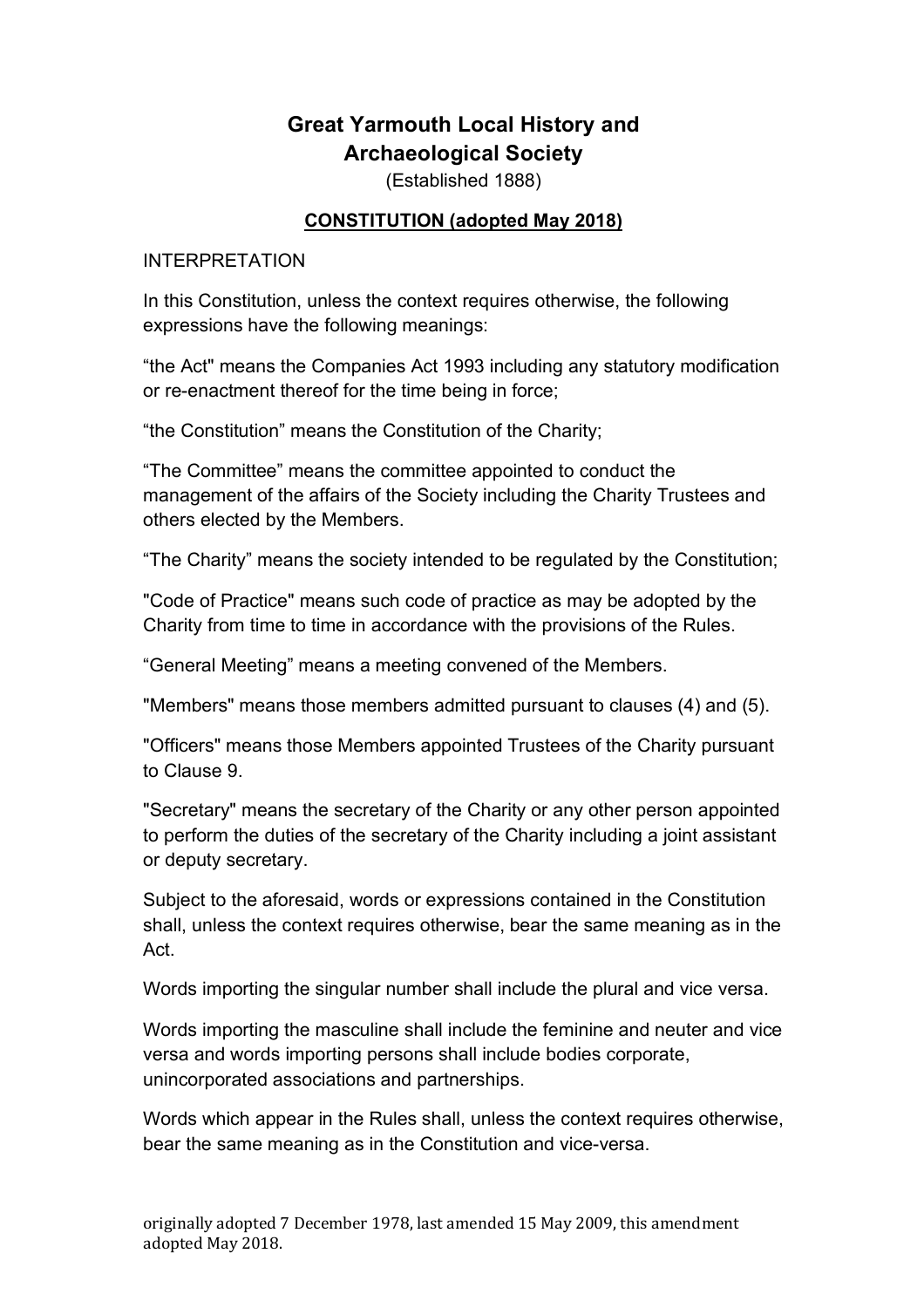The headings to sections and clause numbers in brackets are inserted for ease of reference only and shall not affect the interpretation or construction of this Constitution.

# NAME AND OBJECTS OF THE SOCIETY

- 1. The Society shall be called the "Great Yarmouth Local History and Archaeological Society".
- 2. The Objects of the Society shall be:
	- a. To advance the education of the public in the archaeology and history of Great Yarmouth and district (hereinafter called "the area of benefit");
	- b. to influence the preservation and conservation of historic buildings and monuments within the area of benefit.

# CARRYING OUT THE OBJECTS

- 3. In order to carry out the charitable Objects, the Trustees have the power to:
	- a. organise activities in pursuance of the Objects and make them available to Members and the public;
	- b. publish reports of historical research and archaeological excavations undertaken by Members of the Society;
	- c. raise funds, receive grants and donations;
	- d. apply funds to carry out the work of the Charity;
	- e. co-operate with and support other charities with similar purposes;
	- f. do anything which is lawful and necessary to achieve the Objects.

#### **MEMBERS**

- 4. Subscribers to the Objects of the Society admitted in accordance with this Constitution shall be Members of the Society. No person / organisation shall be admitted as a Member of the Society unless:
	- a. he delivers to the Society an application for Membership in such form as the Committee may require;
	- b. his application is not refused by the Committee;
	- c. he confirms his support for the Objects; and
	- d. he pays the annual Membership subscription as determined from time to time by the Committee.
- 5.
- a. Membership of the Society is open to any person / organisation who is able to contribute to the achievement of the Objects of the Society;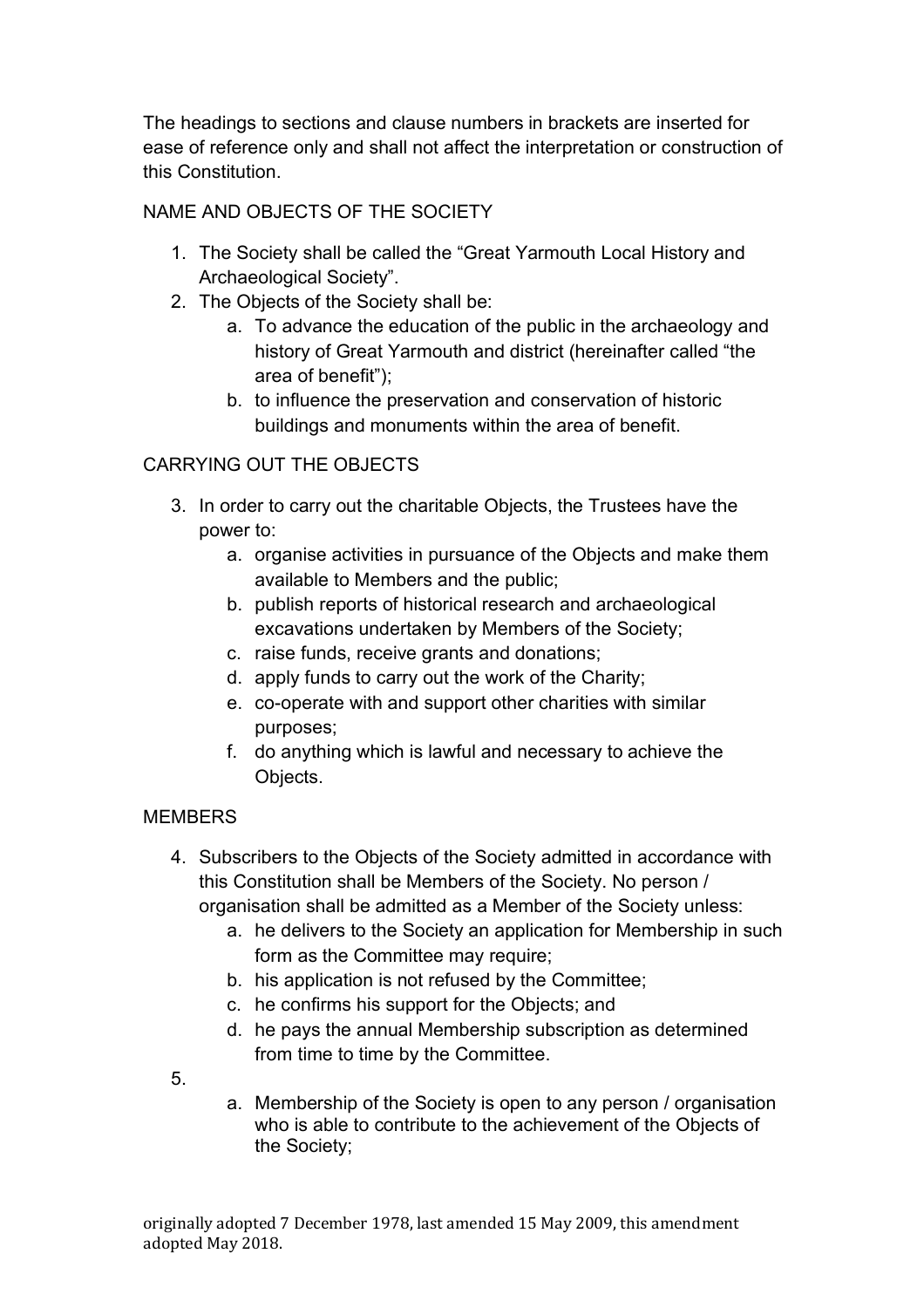b. Any Member who has rendered long and distinguished service to the Society may be elected Honorary Member at an Annual General Meeting. An Honorary Member will pay no annual membership subscription.

### GENERAL MEETINGS

- 6. An Annual General Meeting of the Members shall be held in each year for receiving the report of the Committee, approving the accounts and proceeding with elections of the Officers and other Members of the Committee.
- 7. The Committee or the Secretary shall, at the request of Members, call an Extraordinary General Meeting.

# PROCEEDINGS AT GENERAL MEETINGS

8. No business shall be transacted at any General Meeting unless a quorum is present. 25% of the Members on the date of the General Meeting shall constitute a quorum.

### **COMMITTEE**

- 9. The management of the affairs of the Society shall be vested in a Committee elected by Members consisting of a President, Chair, Treasurer and Secretary and one other, who shall be the nominated Trustees (Officers) of the Society, and eight other Members elected out of the general body. The names of the five Trustees will be registered with the Charity Commission and may act as signatories for the Society's Bank Accounts. Two signatories being necessary to release funds.
- 10. The Trustees shall hold the right of veto over any motion presented to the Committee.
- 11. The Committee shall have the power to co-opt Members to itself. Such Members shall have the same rights as other Committee Members.
- 12. The Committee may appoint any sub-committees and may delegate any of their powers to any such sub-committees. All proceedings of a sub-committee shall be reported to the Committee.

APPOINTMENT AND RETIREMENT OF MEMBERS OF THE COMMITTEE

- 13. All Members of the Committee shall be elected for a period of three years and shall be eligible for re-election at the end of that period at the Annual General Meeting;
- 14. Nominations for Members for the Committee shall be received from the Membership in advance of the Annual General Meeting as determined by the Committee.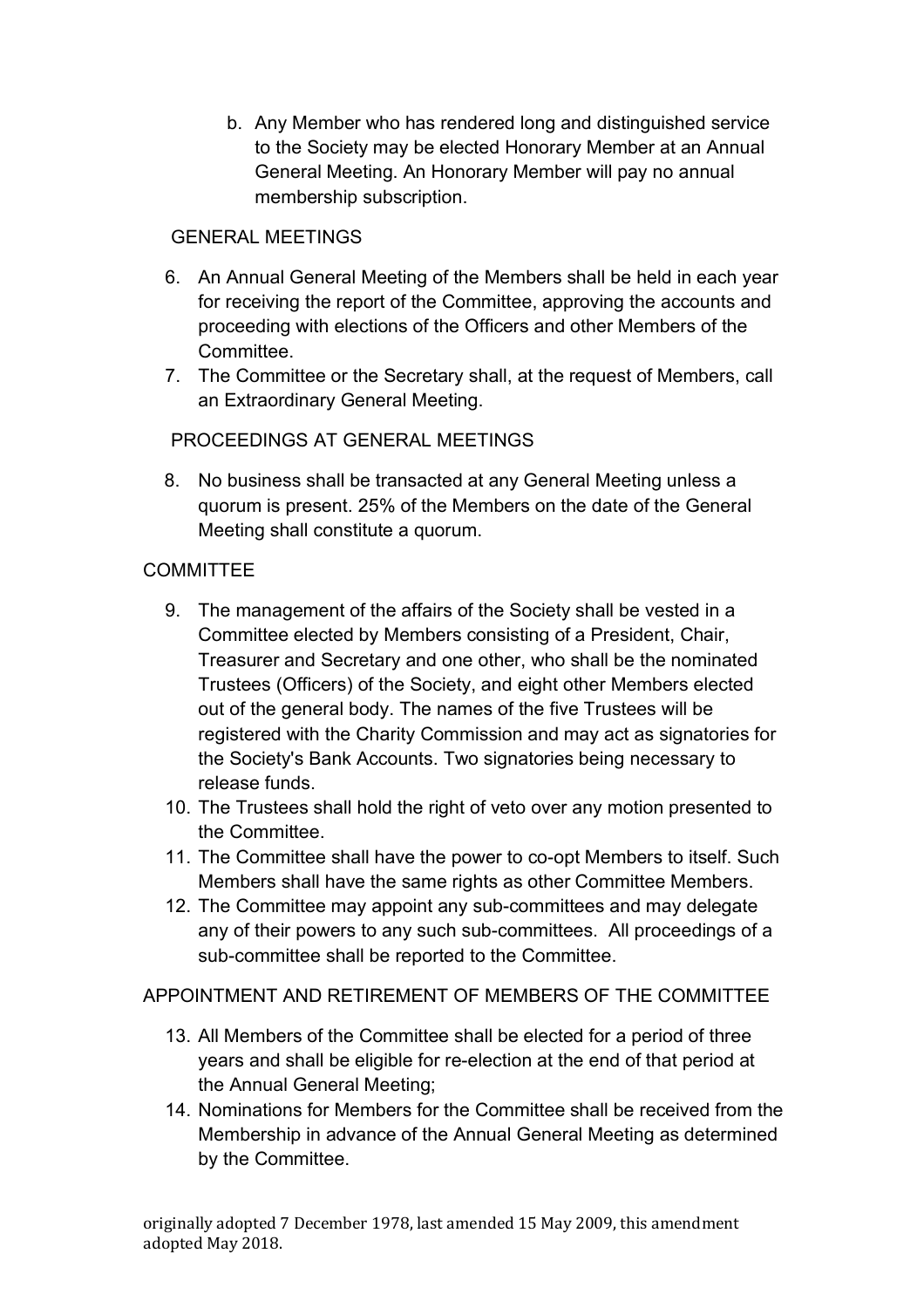### DISQUALIFICATION AND REMOVAL OF MEMBERS OF THE COMMITTEE

# 15. A member of the Committee shall cease to hold office if he:

- a. ceases to be a Member of the Society;
- b. ceases to be a member of the Committee by virtue of any provision of the Act or is disqualified from acting as a Trustee by virtue of section 72 of the Act;
- c. becomes incapable by reason of mental disorder illness or injury of managing and administering his own affairs;
- d. is, for the time being, detained in prison or is otherwise convicted of any offence which, in the opinion of the other Members of the Committee, may bring the Society into disrepute;
- e. resigns his appointment by notice to the Society (but only if at least two Members of the Committee will remain in office when the notice of resignation is to take effect);
- f. is absent without the permission of the Committee from three consecutive meetings and the Committee resolves that his office be vacated.

### PROCEEDINGS OF THE COMMITTEE

- 16. Subject to the provisions of this Constitution, the Committee may regulate their proceedings as they think fit.
- 17. 50% Members shall constitute a quorum.

# MINUTES

18. Minutes shall be entered of all proceedings at General Meetings, the meetings of the Committee or of any sub-committee. At the commencement of each meeting the minutes of the preceding meeting shall be read and confirmed as a true record by those present.

# **ACCOUNTS**

19. Accounts shall be prepared in accordance with the provisions of the Act, and a statement of the financial position of the Society given at the Annual General Meeting.

# RULES

- 20. The Committee may from time to time make such rules or by-laws as they may deem necessary or expedient or convenient for the proper conduct and management of the Society. In particular, but without prejudice to the generality, they may by such rules or by-laws regulate:
	- a. the admission and classification of Members of the Society and the rights and privileges of such Members; the conditions of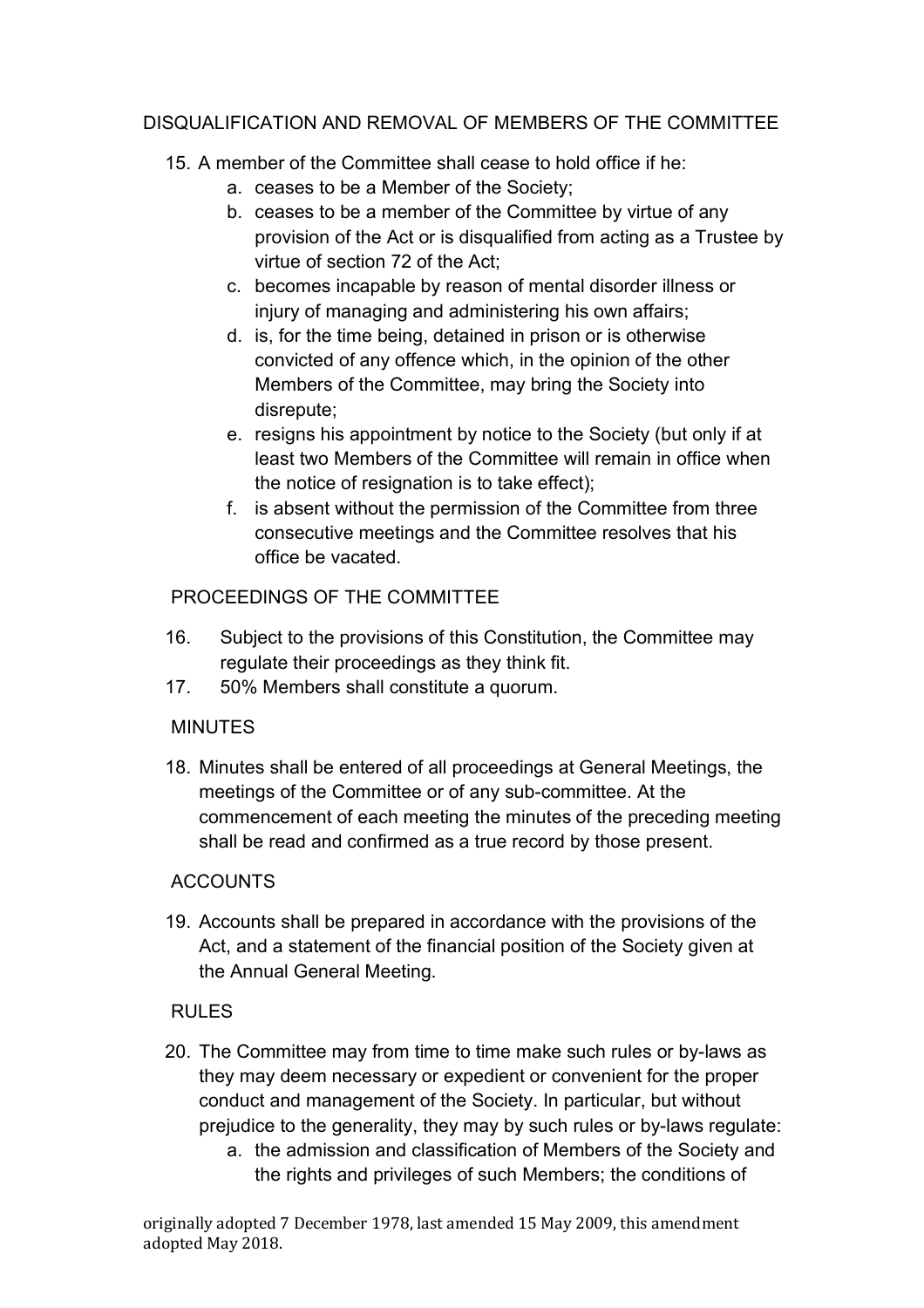Membership and the terms on which Members may resign or have their Membership terminated; the annual subscriptions and other fees or payments to be made by Members;

- b. the conduct of Members of the Society in relation to one another and to the Society's servants;
- c. the setting aside of the whole or any part or parts of the Society's assets at any particular time or times or for any particular purpose or purposes;
- d. the procedure at General Meetings and meetings of the Committee and sub-committees in so far as such procedures are not regulated by this Constitution;
- e. the Society's internal communications;
- f. Codes of Practice;
- g. titles and job descriptions for Officers of the Society;
- h. the procedures adopted for meetings and other activities organised for the pursuance of the Objects.
- 21. The Committee shall adopt such means as they think sufficient to bring to the notice of Members of the Society all such rules or bylaws which shall be binding on all Members of the Society provided that no rule or by-law shall be inconsistent with or shall affect or repeal anything contained in this Constitution.
- 22. The Members shall have power to alter add to or repeal the rules or by-laws upon a motion being made in accordance with the Rules at a General Meeting.

#### **RESTRICTIONS**

- 23. The Society is precluded from making any dividend, gift, division or bonus in money, to or between any of its Members. Trustees cannot receive any money or property from the Charity, except to refund reasonable out of pocket expenses.
- 24. No alteration shall be made to this Constitution except at a General Meeting, called for that purpose, at not less than seven days notice. Such notice shall contain the particulars of the alteration(s) proposed. Such alteration(s) must be recorded by attachment to the minutes of that meeting and signed by the Chair.
- 25. No alteration or deletion or addition should be made to Clause 2, this Clause (25) or the dissolution Clause (27).
- 26. No amendment may be made to this Constitution, the effect of which would cause the Society to cease to be a charity in law.
- 27. If upon the dissolution of the Society there remains, after the satisfaction of all its debts and liabilities, any assets whatsoever this shall not be paid or distributed among the Members of the Society,